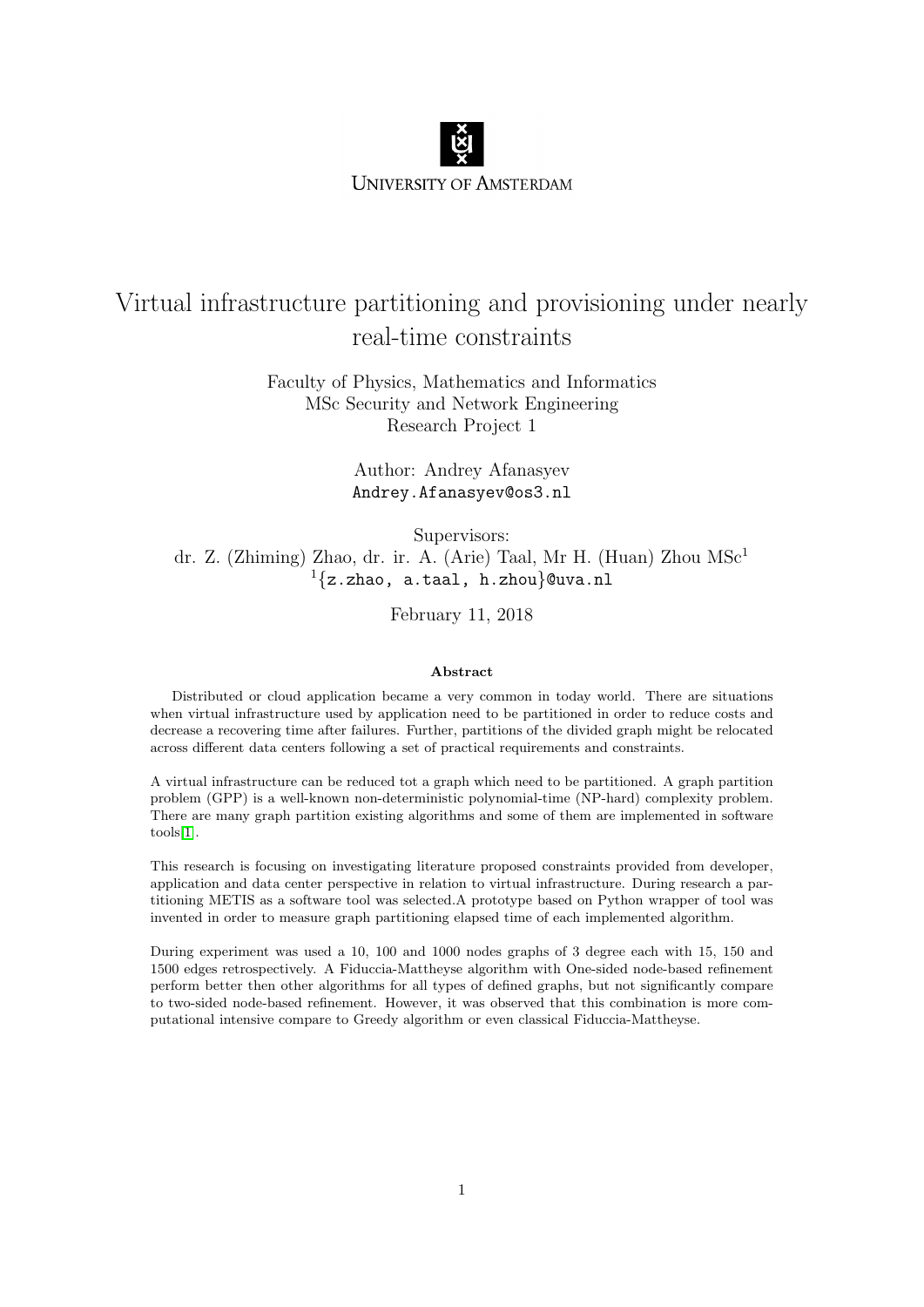#### Acknowledgements

I would like to thank my supervisors Dr. Zhiming Zhao and Dr. ir. Arie Taal for their support and guidance throughout this challenging research project. In addition, I would like to thank Mr H. (Huan) Zhou MSc for refinement of the research scope and aspects by providing research related information to get more focused results.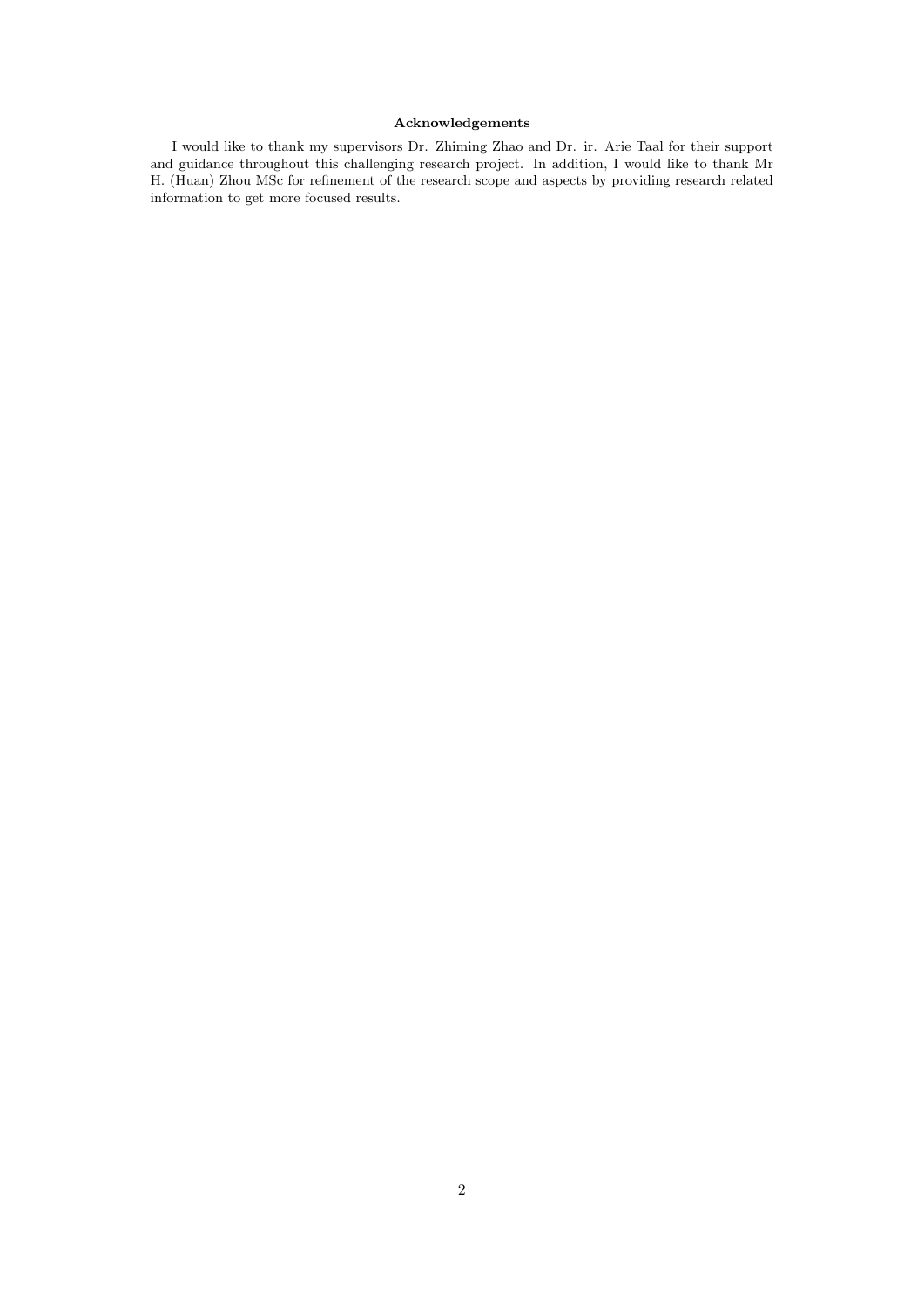# Contents

|                | 1 Introduction                                           |    |
|----------------|----------------------------------------------------------|----|
| $2^{\circ}$    | State of the art<br>2.1<br>2.2                           | 5  |
|                | 3 Virtual Infrastructure Graph Partitioner<br>3.1<br>3.2 |    |
| 4              | Experiment<br>4.2                                        |    |
| 5 <sub>1</sub> | <b>Discussion</b><br>5.1<br>$5.2^{\circ}$                | 11 |
|                | 6 Conclusions and Future work                            |    |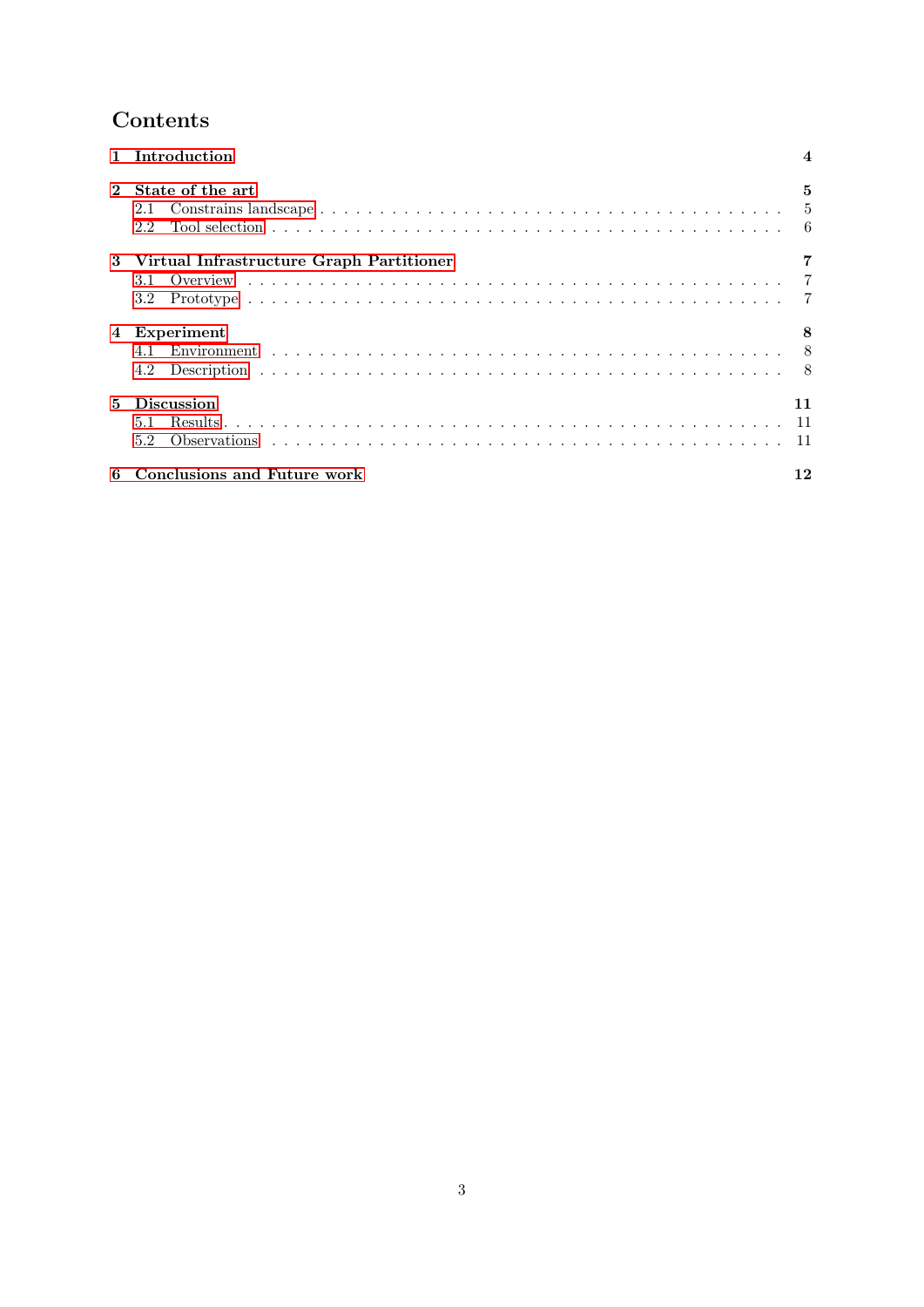# <span id="page-3-0"></span>1 Introduction

In the epoch of ubiquitous use of cloud applications on client devices when information can be passed from different sources of data to cloud applications, developers of cloud applications may need an opposite activity. A situation application nodes connected in a virtual infrastructure should be separated between cloud data centers to provide: application services to the end users, decrease recovering time from failures and fulfill underlying constraints of cloud application, providers and other components. In order to optimize systems performances and costs, developers need to plan the partitioning virtual infrastructure infrastructure directly according their own requirements and understanding of their applications.

Cloud applications often consist of nodes which are connected in a virtual infrastructure located by one provider and one data center. According new trends and research direction developers are beneficial in spreading application infrastructure between different data centers and even providers[\[2\]](#page-12-1). Application's virtual infrastructure might be represented as a graph, where vertices are nodes and edges are link lines exchanging data.

Represented graph need to be partitioned according to the developer requirements. This leads to well known graph partitioning problem. Recent systematic reviews show that the graph partitioning problem (GPP) is in focus of many researchers[\[1\]](#page-12-0). Due to the high demand in science and IT industry this field of mathematics is in active development where different graph partitioning algorithms exist.

This research was conducted in the period from 8 January 2018 till 11 of February 2018. The goal of this paper is to categorize cloud application developer requirements related to virtual infrastructure proposed in literature. Select a software tool for partitioning a virtual infrastructure under near real-time constraints. Finally, provide an experiment by which set of graphs are partitioned in order to profile software tool implemented algorithms on the basis of the elapsed time efficiency.

Additionally, For this research was assumed that a virtual infrastructure is represented as a weighted undirected graphs. Measurements are done in terms of comparing algorithms elapsed time on defined sets of graphs. Only edge cutting algorithms are in scope of this research. No new or existing algorithms are created or coded during this stage.

Based on the aforementioned, the following main research question is defined:

### How profiling of the graph partitioning algorithms might improve fractioning of a virtual infrastructure?

- Which user and application constrains might be applied during profiling of the graph partitioning algorithms?
- What key algorithms are implemented for evaluation?
- Which graph partitioning algorithms are most desirable in the specific scenario's?

The paper structured is as follows. The Section 2, reviews a the state of the art of the collected developers virtual infrastructure partitioning requirements and selecting a right software tool. Next, the section 3 contains a discussion about proposed Virtual Infrastructure Graph Partitioner script. Section 4 describes the experimental setup and gathered the results. Section 5 discuss the results of the experiment and answers research questions. Finally, section 6 concludes the paper and light ups the way for future research.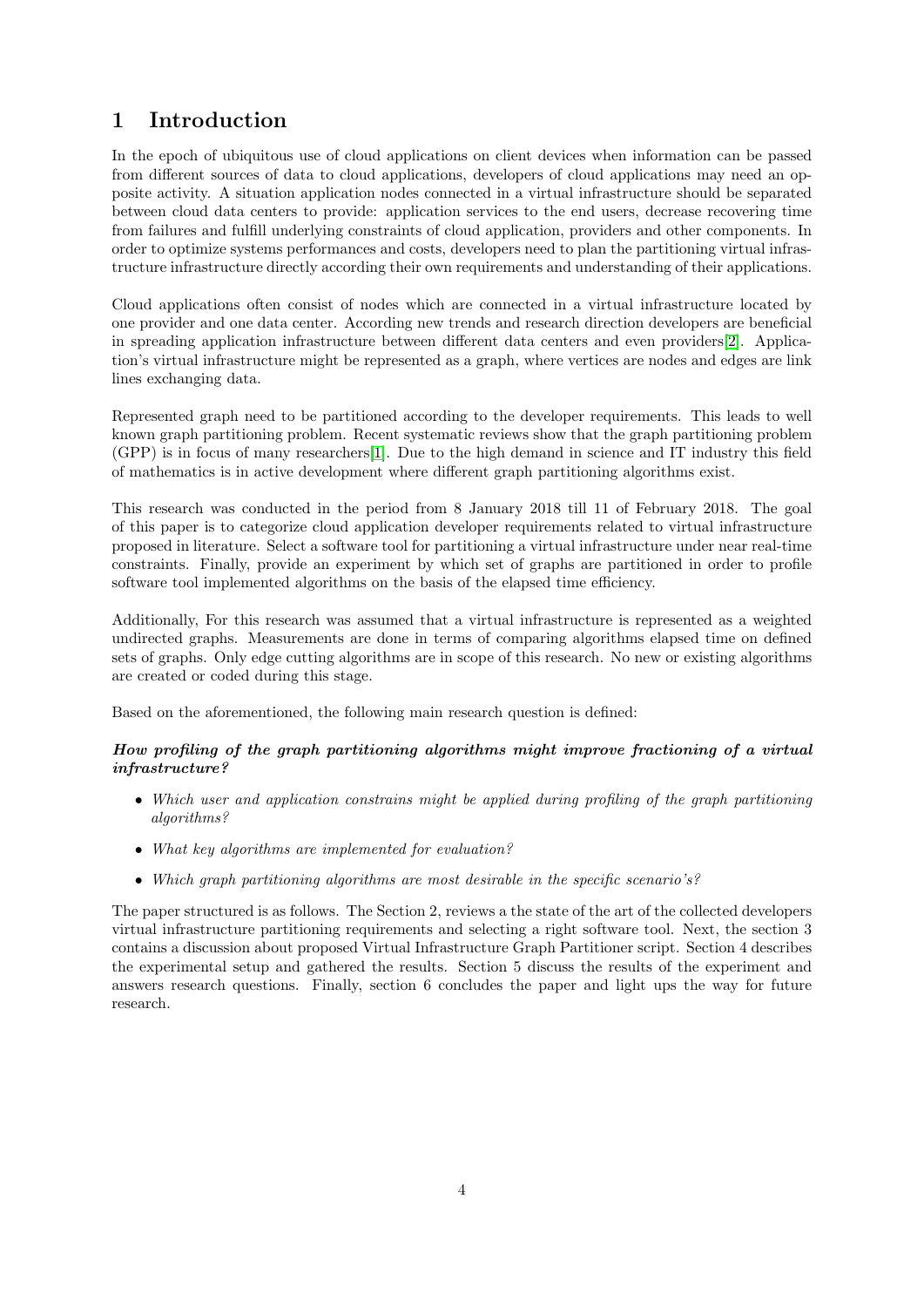## <span id="page-4-0"></span>2 State of the art

In this section, firstly the most important developer and graph partitioning software tool requirements gathered from literature are specified. Further, open source partitioning tools proposed in literature are compared. Finally, a partitioning tool with set of implemented algorithms will be selected to use in experiment setup.

### <span id="page-4-1"></span>2.1 Constrains landscape

Out of the defined research questions, trends and research directions in cloud proposed in literature [\[2\]](#page-12-1)[\[3\]](#page-12-2) and mentioned in Section [1](#page-3-0) a several functional requirements might be enumerated. Those requirements are spread across three parties: Developer of an application which has interest using a saving costs virtual infrastructure, a developed application which heavy rely on virtual infrastructure, and data center which provides a facilities to deploy a virtual infrastructure.

Developer:

- Costs. To reduce virtual infrastructure costs user might need to segment his infrastructure in multiple parts across different locations. It might be based on price of the exchanged data between nodes.
- Availability. In order to provide sufficient level of services to the end user infrastructure need to perform according developer defined requirements.
- Failures mitigation. To mitigate application unavailability and related services a fast reliable recovery from failures is required.
- Geo-location. To spread virtual infrastructure between different geographical locations in order to provide sufficient service to the end user or recovery from failures.

Application:

- Availability. In order to provide services to the end user an application need to have sufficient virtual infrastructure resources in response to elasticity requirements under specific sitation.
- Resiliency. Being able to adapt and provide services under stress or faults in order to avoid failures a virtual infrastructure as whole or partly need sufficiently fast recovers form failures.

Data center:

- Availability. A physical infrastructure should operate sufficient in order to support application required virtual infrastructure.
- Maintainability. Data centers need to have a time space for improving or supporting their physical infrastructure. This may lead to unexpected failures.

Therefore, finding a balance between application availability, mitigation of the virtual infrastructure components failures and geographical application spreading might save developers exchanging data costs and improve resiliency. To select the graph partitioning tool which might used to partition virtual infrastructure represented as a graph to seek the balance a following requirements need to be to fulfill:

- Open-source. Community need to have possibility to contribute and to be easy involved to development of the tool in order to purpose new features and fix bugs to keep application relevant according new trends in virtual infrastructure.
- Maintainability. The virtual infrastructure evolves rapidly a new features are added regularly in that sense tool must have possibility to be easy maintained.
- Usability. In order to reduce complexity tool needs to have a proper, understandable programming interface to interact with virtual infrastructure represented as a graph. Interacting via Python - a cross-platform general purpose programming language was chosen as a criteria.
- Cross-platform. Due to fact that virtual infrastructure may consist of multiple platforms it is urgent that tool may run on multiple platforms.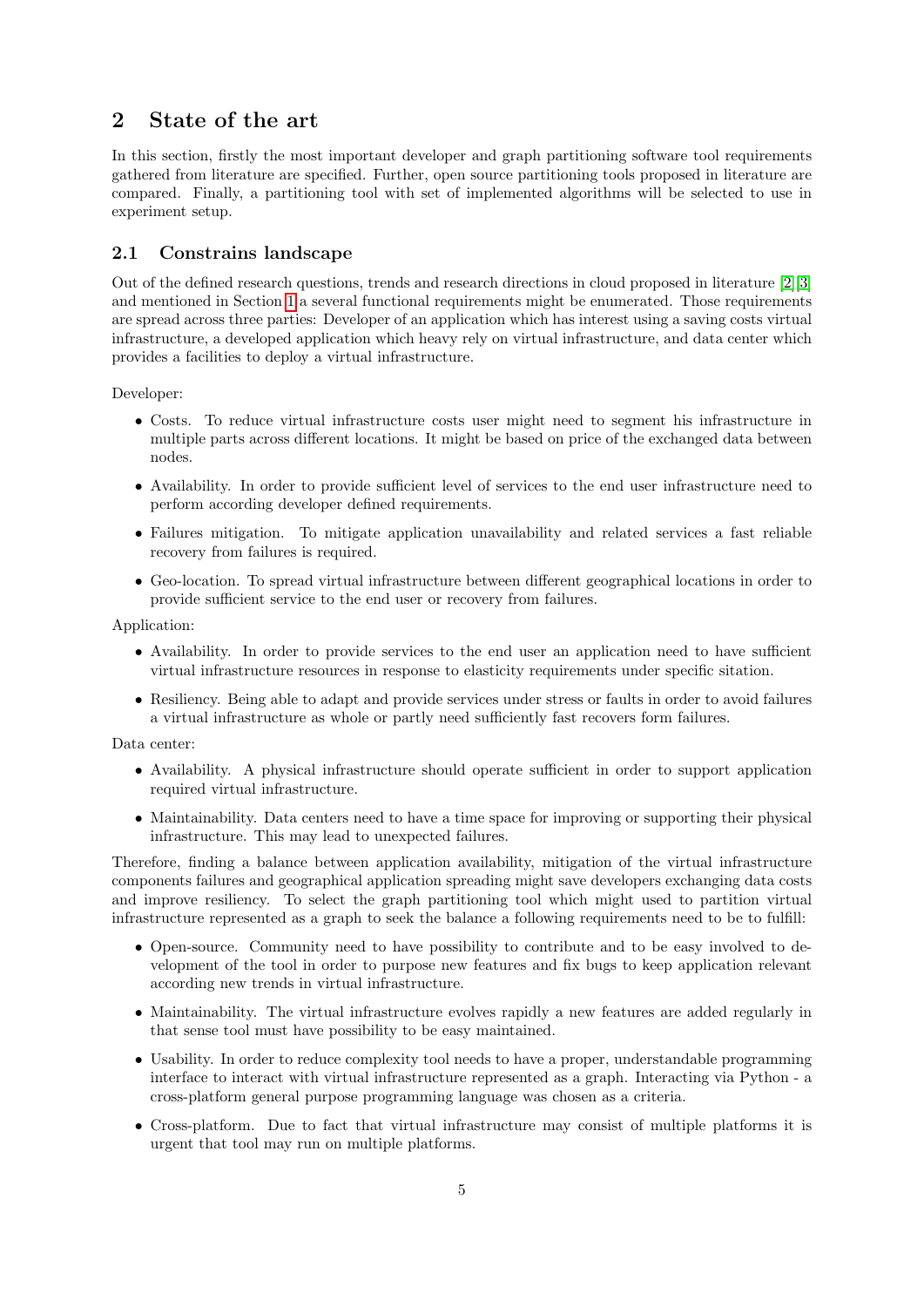### <span id="page-5-0"></span>2.2 Tool selection

Over past two decades a multiple graph partitioning tools were developed as open and closed source. The paper of Buluç et al [\[1\]](#page-12-0) summarize and discuss old and new graph partitioning software tools.

<span id="page-5-1"></span>

| Table 1: Comparison of proposed graph partitioning tools and defined requirements |            |               |             |                         |                |
|-----------------------------------------------------------------------------------|------------|---------------|-------------|-------------------------|----------------|
| Tool                                                                              | License    | Latest stable | Programming | Cross-Platform          | Python         |
|                                                                                   |            | release       | language    |                         | wrapper        |
| Chaco $[4]$                                                                       | GPL        | v2.0, 1998    | ANSI C      | $No$ (Unix-like)        | No             |
| KaHIP[5]                                                                          | GPLv2      | v2.00, 2017   | $C++$       | No (Unix-like)          | Yes            |
| KaHyPar-CA [6]                                                                    | GPLv3      | 2017          | $C++$       | Yes(Unix-like, Windows) | No             |
| METIS <sup>[7]</sup>                                                              | Apache 2.0 | v5.1.0, 2013  | ANSI C      | Yes(Unix-like, Windows) | Yes (multiple) |
| Mondriaan [8]                                                                     | LGPL       | v4.2, 2017    | С           | $No$ (Unix-like)        | No             |
| PaToH $[9]$                                                                       | BSD.       | v3.2, 2011    | C           | $No$ (Unix-like)        | No             |
| Zoltan $ 10 $                                                                     | LGPL       | v3.8, 2016    | С           | No (Unix-like)          | No             |

Table [1](#page-5-1) compares the most important requirements defined in the section [2.1](#page-4-1) and the tools proposed and described in literature in the last section. Among all other tools the METIS version 5.1.0 released in 2013 fulfill previously mentioned requirements. Additionally, tool is available as a package in Debian Stretch repository[\[11\]](#page-12-10). This make possible to automate deployment and maintainability of the tool. There is no windows package available for download, but according a BUILD-Windows.txt file presented in archive a source code can be compiled once using a Visual Studio C++ compiler.

METIS supports multilevel recursive-bisection, multilevel k-way partitioning schemes. Might be used for both edge cutting and node clustering. METIS uses a classical Fiduccia-Mattheyses(fm) algorithm with optional One-sided node-based(sep1sided), which is default and Two-sided node-based (sep2sided) refinement components. Those components developed by a team behind METIS. Additionally, a Greedy algorithm can be used too.

However, there are three different Python wrappers which might be used by prototype or in real life environment.

<span id="page-5-2"></span>

| Table 2: Comparison of METIS's python wrappers |            |             |              |                              |               |
|------------------------------------------------|------------|-------------|--------------|------------------------------|---------------|
| Wrapper                                        | License    | Python      |              | Latest stable Cross-Platform | Functionality |
|                                                |            | version     | release      |                              |               |
| $NetworkX-METIS[12]$                           | Apache 2.0 | 2.7 and 3.2 | 1.0, 2015    | Yes                          | Limited       |
| METIS for Python[13]                           | MІT        | 2 and 3     | 0.2a4, 2018  | Yes                          | Full          |
| PyMetis[14]                                    | MIT        | 2 and 3     | 2016.2, 2016 | Yes                          | Basic         |

Table [2](#page-5-2) illustrates the differences between available wrappers. Despite fact that METIS for Python is still in development it provides a best functionality among all available wrappers. Further, in the prototyping and experimenting stage a METIS for Python will be used.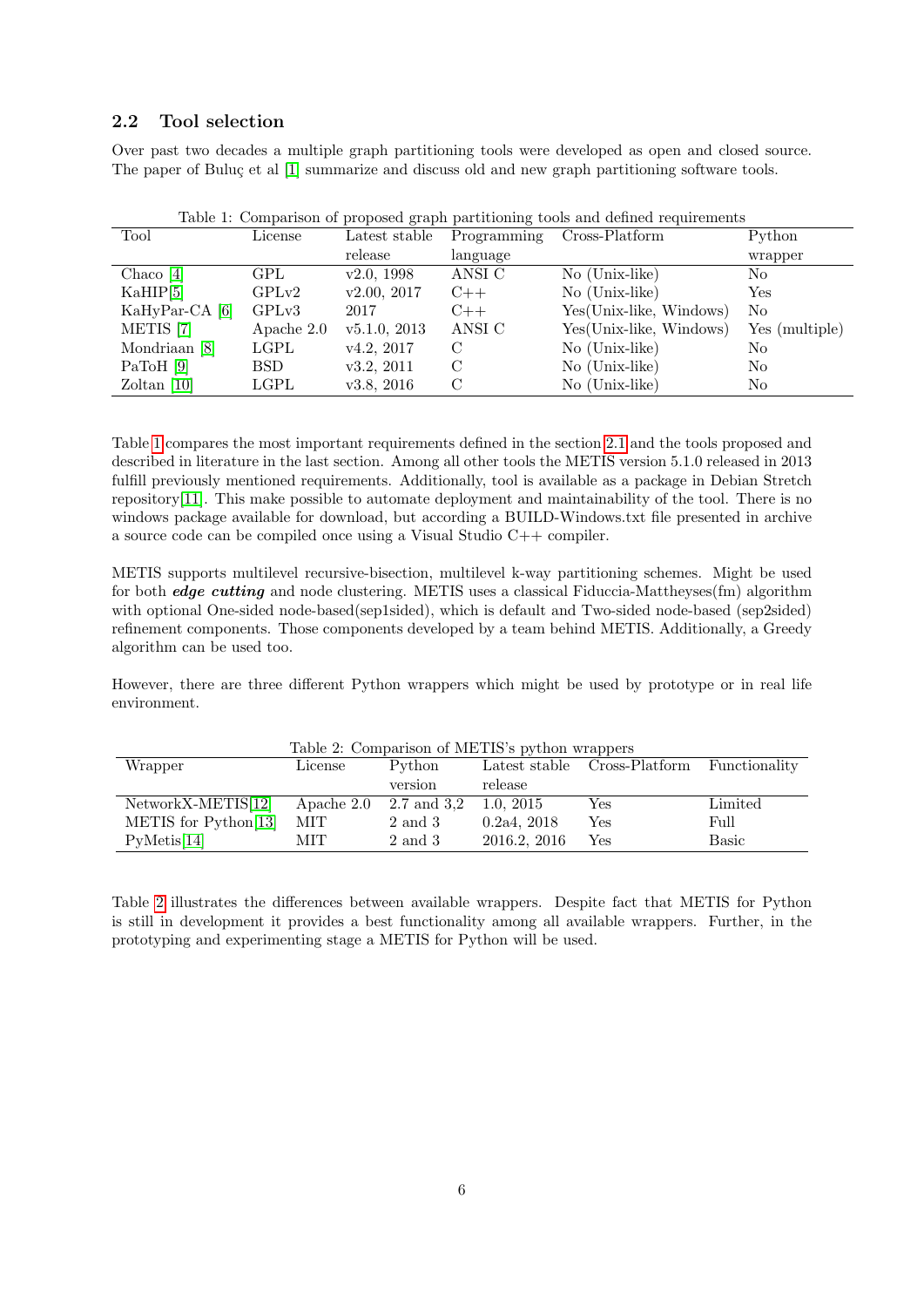# <span id="page-6-0"></span>3 Virtual Infrastructure Graph Partitioner

In this section the architecture of the prototype of the Virtual Infrastructure Partitioner script will be described. The relation between developer and partitioning script and how prototype is build.

### <span id="page-6-1"></span>3.1 Overview

Figure [1](#page-6-3) illustrates the process of generating graph or getting it from a file, getting developer requirements file which are all parts of Input component. Graph partitioning and visualizing are parts of Processing component. Visualizing is use only for testing purpose and might not needed in production. Processing component produce a measurements file, visualizing of original and partitioned graphs. Measurements file stores elapsed time of each algorithm used during experiment. It is useful for further analyzing. Analyzing component process process measurements and delivers clear representative plots which are useful for this research.



<span id="page-6-3"></span>Figure 1: Architecture of the Virtual Infrastructure Graph Partitioner

## <span id="page-6-2"></span>3.2 Prototype

To demonstrate the benefit of the design a prototype with experimental purpose was build. The prototype is a script tool written in Python v3.5.2. Besides aforementioned METIS for Python module was used another modules:

- networkx: in order to convert or generate graph in to METIS readable format,
- os and csv: to manage measurements stored in a csv file,
- time: to measure elapsed time of graph partitioning per algorithm.
- matplotlib: to analyze and visualize measurements in form of plots,
- numpy: to simplify data ordering and some calculations.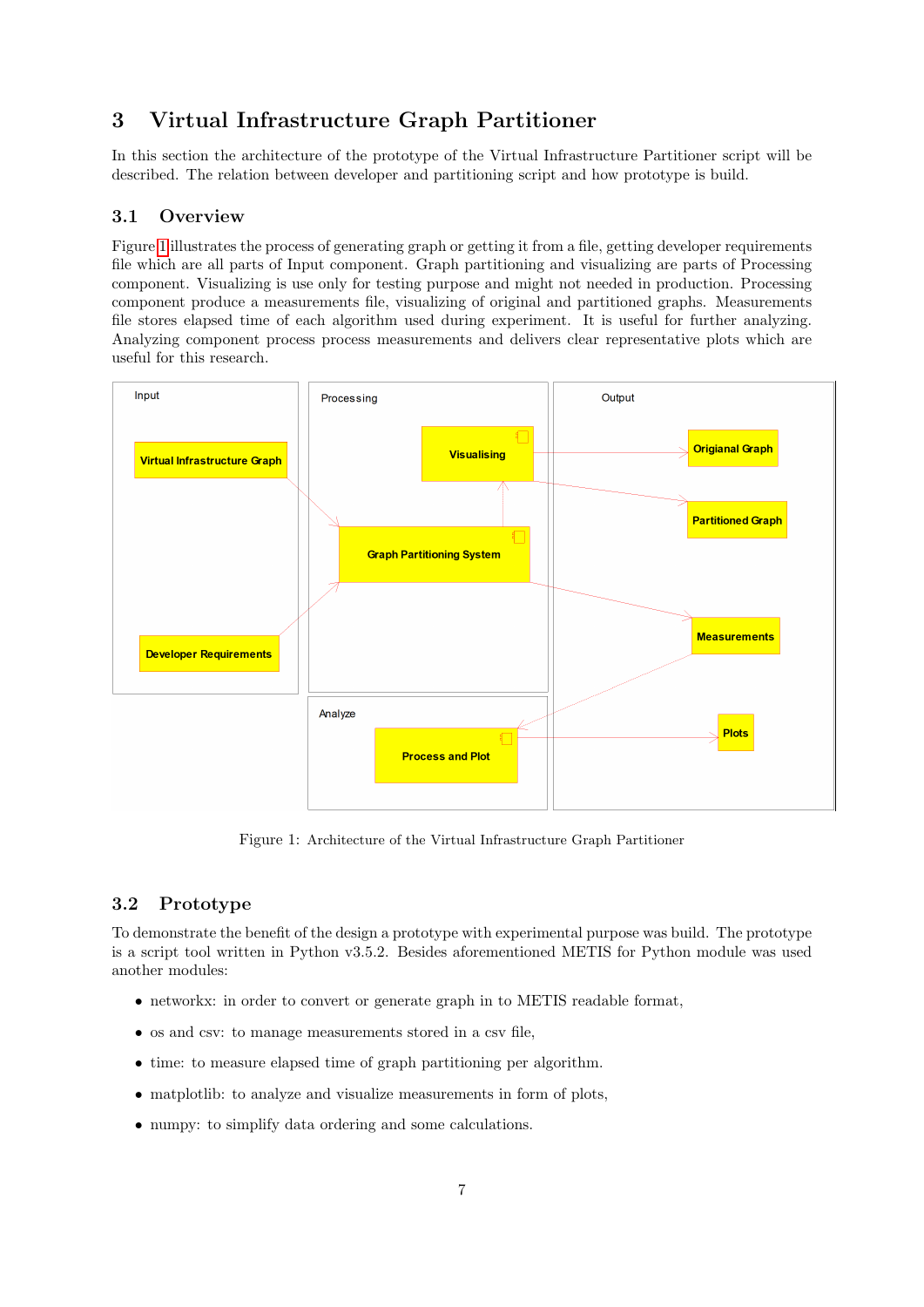Current prototype may read and write Gaphviz(\*.dot) and GraphML(\*.xml) files. This allows to use a real virtual infrastructure graphs in future. During visualization process a PNG (\*png) files are generated. Results from the Analyze architectural component among with Output component were actively used during experiments discussed in following section. The developed code is publically available and can be accessed on Github<sup>[1](#page-7-3)</sup>.

## <span id="page-7-0"></span>4 Experiment

In order to illustrate benefit of chosen graph partitioning tool and related python wrapper for Virtual Infrastructure Graph Partitioner a several experiments were conducted. These experiments aim to answer following question:

Which graph partitioning algorithms are most desirable in the specific scenario's?

The goal of the first question is to measure if there is a difference between graphs partitioning algorithms in elapsed time. During experiments a certain assumptions were taken in mind.

- A graph partitioning elapsed time which takes less then 10 millisecond considered as a real-time partitioning.
- There are three different size (10, 100, 1000 nodes) regular graphs in degree of 3 were generated.Those graphs represent different scenario's.
- Partitioning done using a balanced mode with edge-cuts minimizing.

Measurements of CPU's and Memory are desirable, but doe to time limitations and required amount of work are out of the scope.

#### <span id="page-7-1"></span>4.1 Environment

All experiments were conducted on the physical machine. Table [3](#page-7-4) illustrates hardware components of used machine. An fully updated Ubuntu Server 16.04.3 operating system in default configuration was installed and used during experiments.

<span id="page-7-4"></span>

| wore or fine man an account oncent or a property internate about authorities, only or the |            |                                                   |  |  |
|-------------------------------------------------------------------------------------------|------------|---------------------------------------------------|--|--|
| Description<br>Item                                                                       |            |                                                   |  |  |
|                                                                                           | <b>CPU</b> | AMD A10-7870K Radeon R7, 12 Compute Cores $4C+8G$ |  |  |
|                                                                                           | Memory     | 7106MiB System memory, DDR3, PC3-10700 (667 MHz)  |  |  |
|                                                                                           | Mainboard  | ASRock FM2A88X-ITX+                               |  |  |
|                                                                                           | Storage    | Crucial_CT512M550SSD3, 476,9GiB                   |  |  |
|                                                                                           | Network    | $1x \frac{1Gb}{s}$                                |  |  |
|                                                                                           |            |                                                   |  |  |

Table 3: The hardware components of a physical machine used during experiment

Over the years a great performance improvements are done in Hypervisors software. Based on that knowledge an assumption was taken in account. Assumption consist of statement that a fluctuations between tests on virtual machine with the same configuration as a physical machine should be not significant and results should be similar to results gathered from a physical machine.

#### <span id="page-7-2"></span>4.2 Description

For experiment were chosen three random undirected graphs of different sizes. Table [4](#page-8-0) represents characteristics of those graphs. Each of this graph represent a different situation.

<span id="page-7-3"></span><sup>1</sup><https://github.com/aafanasyev/RP1-VIGP>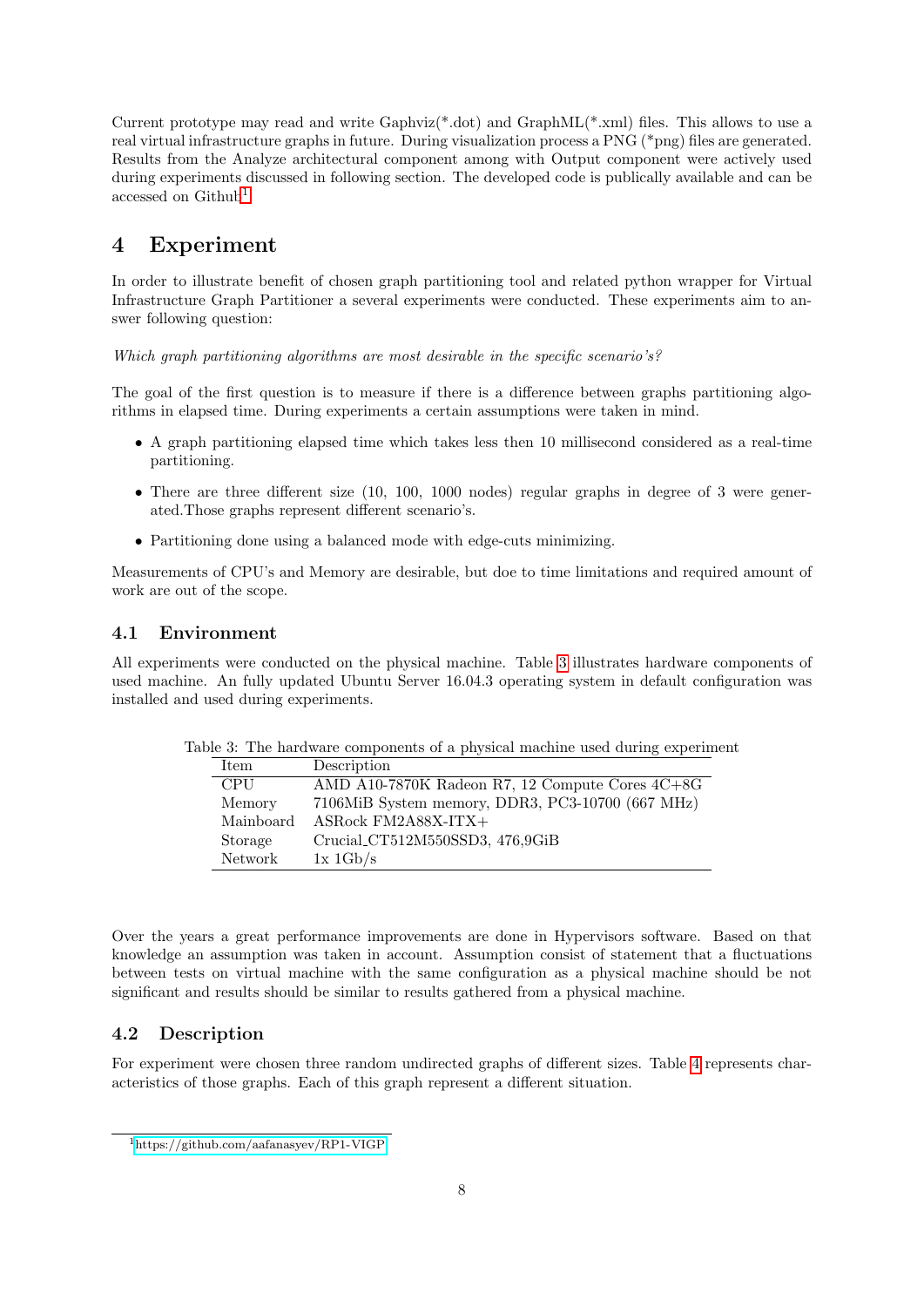Table 4: Graphs characteristics used during experiments

<span id="page-8-0"></span>

| Ιd |      |      | Nodes Edges Maximum Degree |
|----|------|------|----------------------------|
|    | 10   | 15   |                            |
|    | 100  | 150  |                            |
|    | 1000 | 1500 |                            |

Each classical algorithm and its refinement component will partition each original unpartioned graph 1000 times in 3 partitions. Partitioning done using balanced mode. After each iteration a pause of 1 second taken in order to save results. In order to get statistical data an elapsed time per algorithm per each iteration were produced. This data was saved in  $n.csv$  file. Where  $n$  is a quantity of nodes per graph.



<span id="page-8-1"></span>Figure 2: A 10 nodes graph.



<span id="page-8-2"></span>Figure 3: A 100 nodes graph.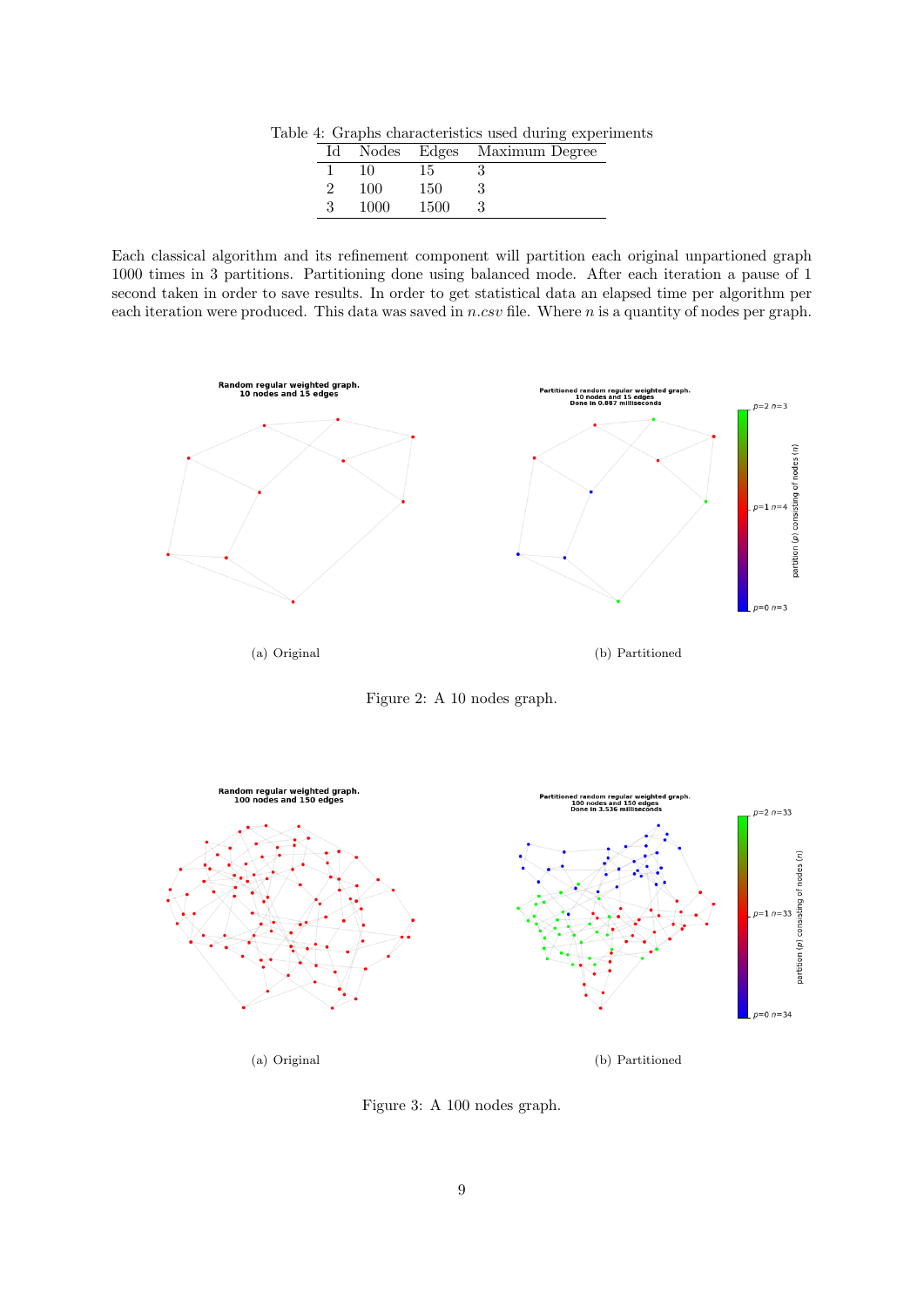

Figure 4: A 1000 nodes graph.

Figures [4.2,](#page-8-0) [4.2](#page-8-1) and [4.2](#page-8-2) illustrate originally generated graphs and partitioned graphs conducted during one iteration of classical Fiduccia-Mattheyses algorithm(fm) without any sided refinement. The matplotlib Python module may represent original and partitioned graph visually different but both graphs stays isomorphic.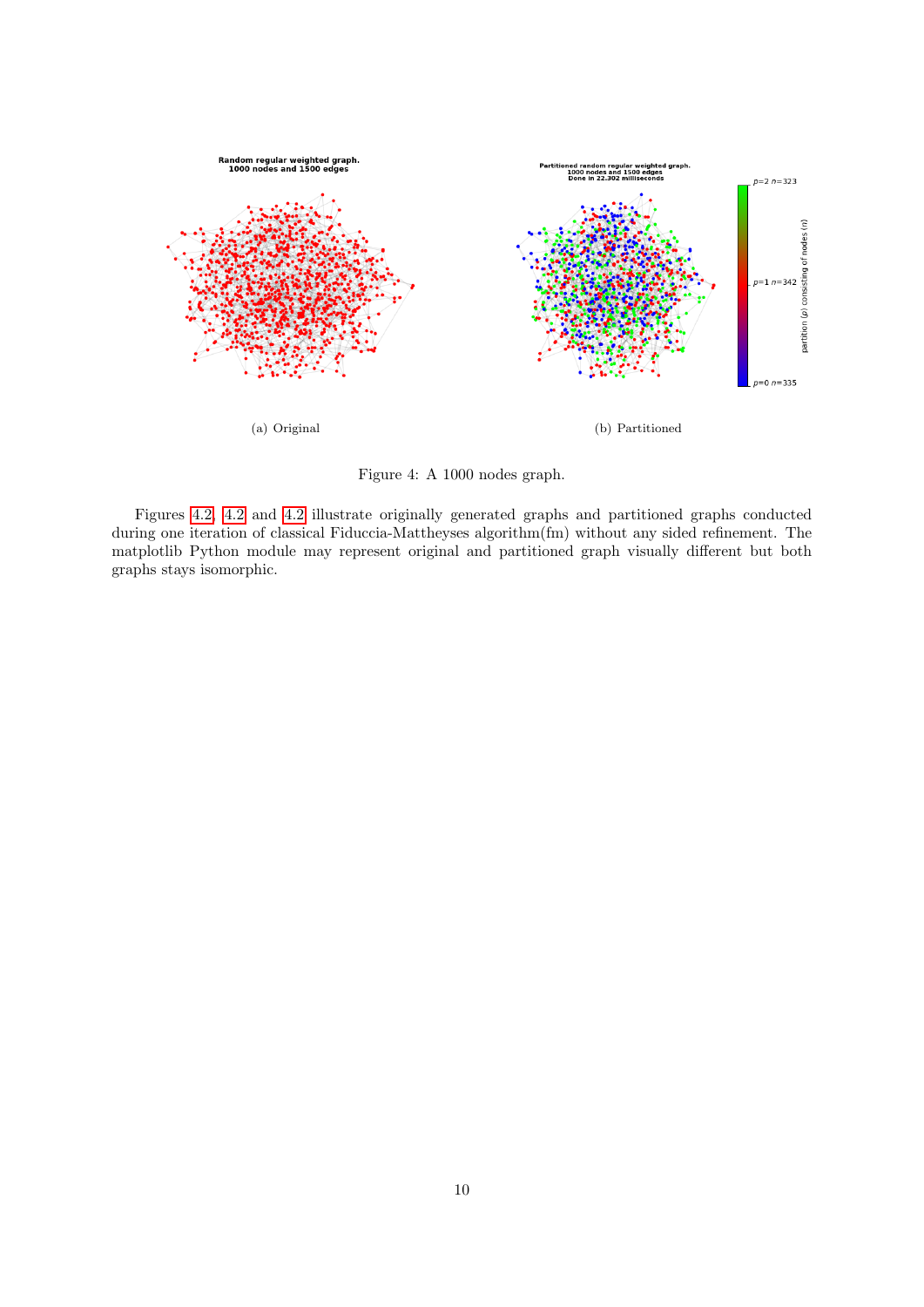## <span id="page-10-0"></span>5 Discussion

In this section the results of the experiment are discussed.

#### <span id="page-10-1"></span>5.1 Results

Which user and application constrains might be applied during profiling of the graph partitioning algorithms?

Keeping in mind failures mitigation to fulfill availability requirements and spreading application across different Geo-located data centers costs saving on data exchange might be one of the most important constraint for developer. From application point of view availability of resources to provide stable services is another important constraint. Therefore a virtual infrastructure graph partitioning tool may provide a balance between all these constraints.

What key algorithms are implemented for evaluation? After evaluating a tools proposed by literature a METIS graph partitioning software which may run cross-platform was selected. A best Python available wrapper for this software is a metis for python. METIS software has implemented a classical Fiduccia-Mattheyses(fm) algorithm with optional One-sided node-based(sep1sided) and Two-sided node-based (sep2sided) refinement components and Greedy algorithm.





Figure 5: An experiment results.

Figure [5.1](#page-10-1) illustrate results of experiment. It is clear that a classical Fiduccia-Mattheyses(fm) algorithm with Two-sided node-based (sep2sided) refinement component developed by a researchers behind METIS performs better in small scale graph. However in high scale one-sided node-based performs a bit better.

#### <span id="page-10-2"></span>5.2 Observations

Despite the results that differences in elapsed time between two-sided node-based refinement and one-side node-based refinement are significantly small it was observed without empirical data that CPU usage by two-sided node-based refinement is higher then by one-sided node-based refinement. However, one-sided node-based refinement uses more memory. The classical Fiduccia-Mattheyse and Greedy algorithm are perform less and use more CPU and RAM resources.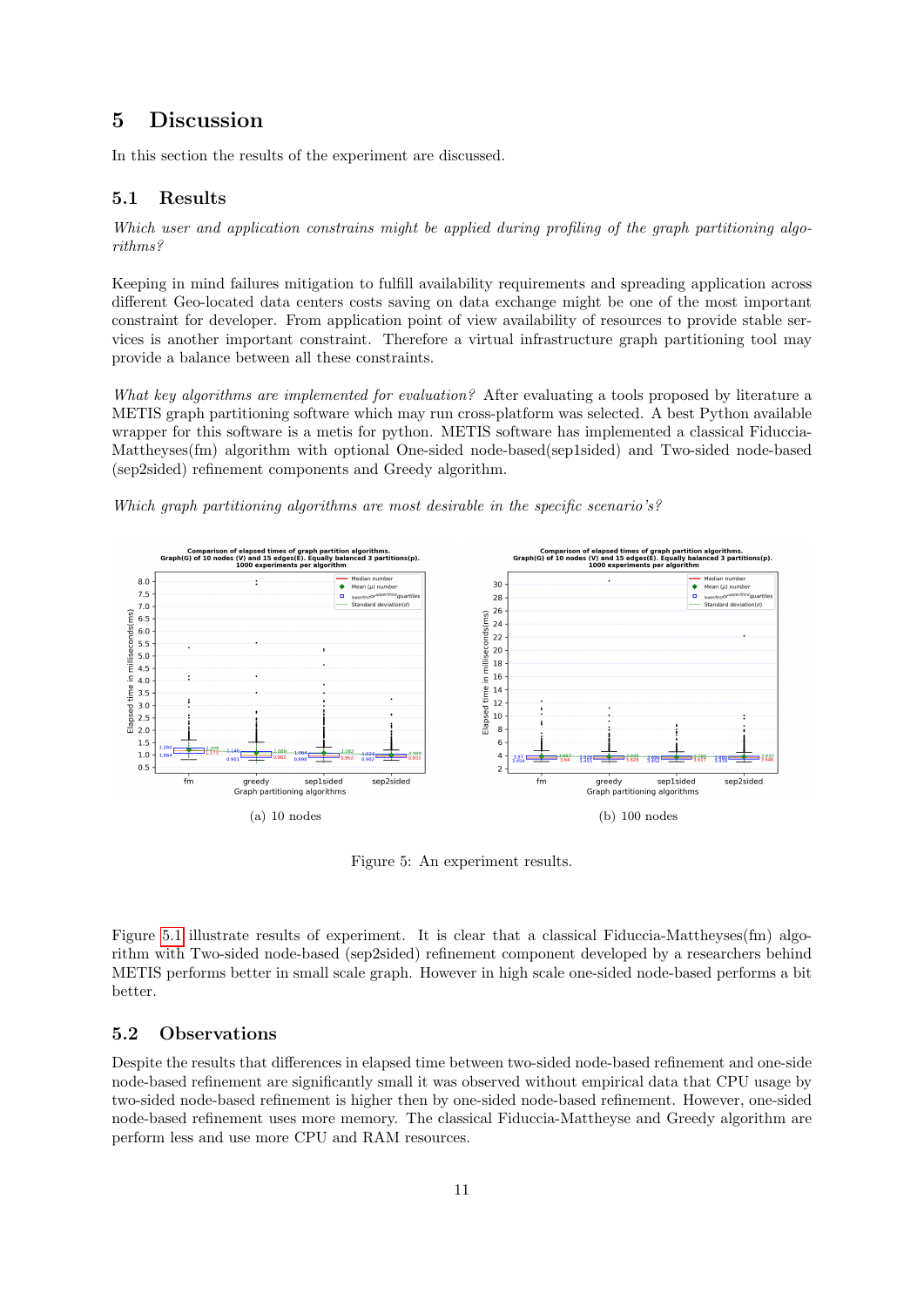# <span id="page-11-0"></span>6 Conclusions and Future work

Selecting a correct partition algorithm might be profitable for developer to save costs on exchanged data and mitigate failures. Using a METIS software with implemented Fiduccia-Mattheyses with Two-sided node-based refinement requires less execution time to partition graphs with small amount of nodes and low maximum degree. However, it may require more CPU and RAM resources.

Relation of each algorithm to CPU and RAM resources might be a great improvement of this research. Detection of a virtual infrastructure topology as a graph type is not really researched yet an need some effort. Combination of nodes clustering and edges cutting is available as a different components in METIS but it is not clear how it can be combined together. Researching and implementing more algorithms might be profitable not only for METIS but for community in general. Additional, research on user and virtual infrastructure application constraints might improve usage of virtual infrastructure.